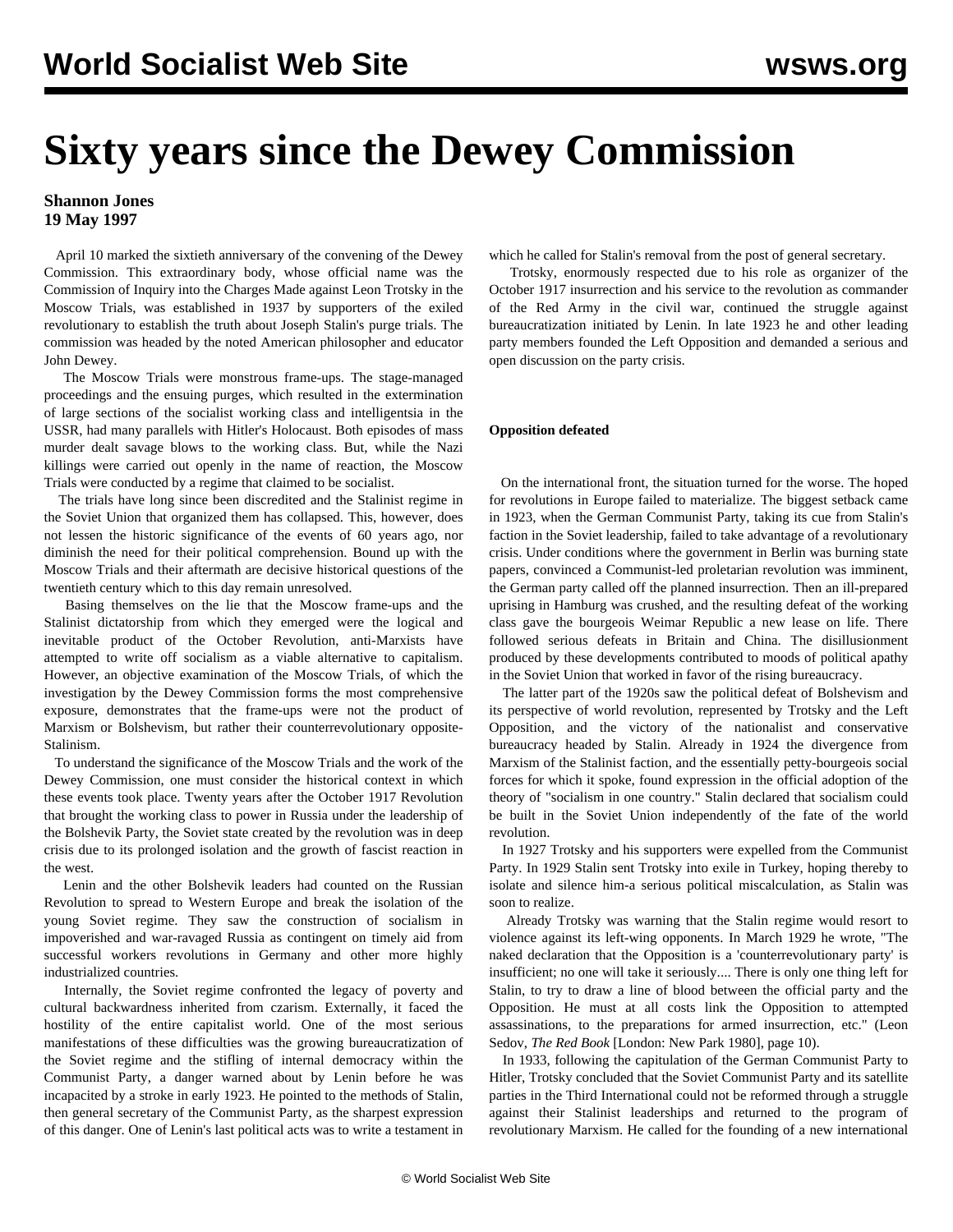party, the Fourth International, to carry forward the struggle for world socialist revolution. Within the Soviet Union he called for a political revolution by the working class to overthrow the bureaucracy and reestablish Soviet democracy.

 The Moscow Trials arose out of Stalin's acute awareness of the disaffection of the Soviet working class and his fear of the criticisms of his political blunders and despotism by Trotsky and the opposition which Trotsky led. As a former revolutionary, Stalin understood that a small movement armed with correct ideas could, given a favorable change in the objective situation, win mass support and sweep away the bureaucratic Kremlin regime.

#### **Growing discontent**

 From the work of Russian historian Vadim Rogovin, we know that opposition to Stalin was widespread in the Soviet Union, reaching to the highest circles. In the wake of the disaster of forced collectivization, there existed immense discontent, which expressed itself in various political forms. Attempts were made to form a united bloc of the different opposition tendencies, including the circulation in 1932 of the Riutin Platform. M.N. Riutin, a Old Bolshevik who worked in the Central Committee Secretariat, denounced Stalin as a "provocateur" and called for his removal from office and for the readmission of all those expelled from the party, including Trotsky. In response, Stalin had Riutin and all of those known to have read his platform arrested.

 Allegations of participation in the "Riutin plot" became a recurrent theme in the subsequent purges. It was declared that Riutin's criticisms represented the preparations for the forceful overthrow of the Soviet state.

 In December 1934 Leonid Nikolayev, a young Communist Party member, shot S.M. Kirov, a member of the Politburo and chief of the Leningrad party organization. The circumstances of the killing indicated the complicity of those in authority. Elements within the GPU, the Soviet secret police, gave the unstable Nikolayev the opportunity to get close to Kirov.

 Given what we now know, it appears likely that Stalin himself ordered the murder. Kirov had emerged at the 17th Party Congress in January-February 1934 as a potential rival to Stalin. In a secret ballot for the Central Committee, Kirov had received the fewest negative votes, 3, of any candidate, while Stalin had received 267, the most.

 Six months after the 17th Party Congress, in late June and early July 1934, Hitler carried out a bloody purge of his rivals within the German Nazi leadership. The Fuehrer's ruthlessness in liquidating his internal opponents reportedly made a strong impression on Stalin.

 Whatever Stalin's precise role in the Kirov assassination, he took advantage of the murder to eliminate his political opponents and decimate the most thoughtful and talented elements among the intelligentsia. The Kirov assassination served as the basis for seven separate trials and the arrest and execution of hundreds, if not thousands, of communists. Each trial contradicted the others in fundamental details. Different people allegedly organized the murder of Kirov by different means and for different political motives.

 In 1935, in the wake of the first Kirov trials, Trotsky wrote, "The strategy developed around Kirov's corpse won Stalin no great laurels. But just for this reason he can neither stop nor retreat. Stalin will have to cover up the misbegotten amalgam by new, more extensive and ... more successful amalgams. We must meet them well armed" (*The Case of Leon Trotsky* [New York: Merit Publishers, 1968], page 498).

#### **The popular front**

 The year 1936 marked a crucial turning point in European politics. In June mass strikes brought France to the brink of revolution. In July, fascist military officers attempted a coup in Spain, sparking a workers uprising and precipitating civil war.

 In these events the Soviet bureaucracy and its allied Communist parties throughout the world acted as the foremost defenders of the capitalist order. Invoking the policy of the popular front, Stalin insisted that the Communist parties subordinate the working class to an alliance with the so-called democratic capitalists.

 For two months after the outbreak of civil war in Spain, in order to placate the British, French and American imperialists, with whom he was seeking an alliance, Stalin maintained an embargo on arms shipments to the Republican government of Spain. Only when it became clear that the regime in Madrid was incapable, on its own, of crushing the uprising of the Spanish workers and peasants, did Stalin begin selling it arms. This enabled the Comintern to play the decisive role in defending bourgeois property and power in Spain by liquidating the Spanish revolution, and the defeat of the revolution insured the victory of Franco's fascist forces.

 These reactionary policies flowed from the Stalinist bureaucracy's abandonment of the program of world revolution and the substitution in its place of the policy of socialism in one country. It reflected the outlook of a privileged bureaucratic caste. The Stalinist rulers feared that any revolutionary successes by the international working class would, by rekindling the egalitarian traditions of the Russian Revolution within the Soviet working class, undermine the bureaucracy's privileged position.

 Counterrevolutionary intervention abroad went hand in hand with intensified repression at home. The frame-ups, mass arrests and state murders directed against Trotsky and the Old Bolsheviks, besides crushing internal dissent, had the further aim of ingratiating Stalin's regime with capitalist regimes in the West, by demonstrating that the Soviet government had renounced the internationalist and revolutionary program of the October Revolution and was committed to defending order and stability. Stalin made this explicit in an interview he gave the American journalist and publisher Roy Howard in March 1936. When Howard asked about the intentions of the Soviet government in regard to world revolution, the following exchange took place.

 Stalin: "We never had such plans and intentions.... This is all the result of a misunderstanding."

Howard: "A tragic misunderstanding?"

 Stalin: "No, a comic, or perhaps a tragi-comic one." ( Leon Trotsky, *Writings of 1935-36* [New York: Pathfinder Press, 1977], page 275).

#### **The first Moscow Trial**

 In mid-August 1936 world public opinion was startled with the news that leading Old Bolsheviks had been charged with plotting the terrorist assassination of Stalin and top Soviet leaders in alliance with Hitler's Gestapo. By denouncing as criminal conspirators revolutionaries who had played important roles before, during and after the October Revolution, Stalin aimed a savage blow at the veteran cadre of the party.

 The defendants included Gregory Zinoviev and Lev Kamenev, two of the most prominent Old Bolsheviks. Zinoviev had been Lenin's closest collaborator in exile before the revolution. A talented orator, he later served as chairman of the Third International and leader of the Petrograd Soviet. Kamenev spent many years in prison and exile before the revolution and afterwards held leading party posts, including chairman of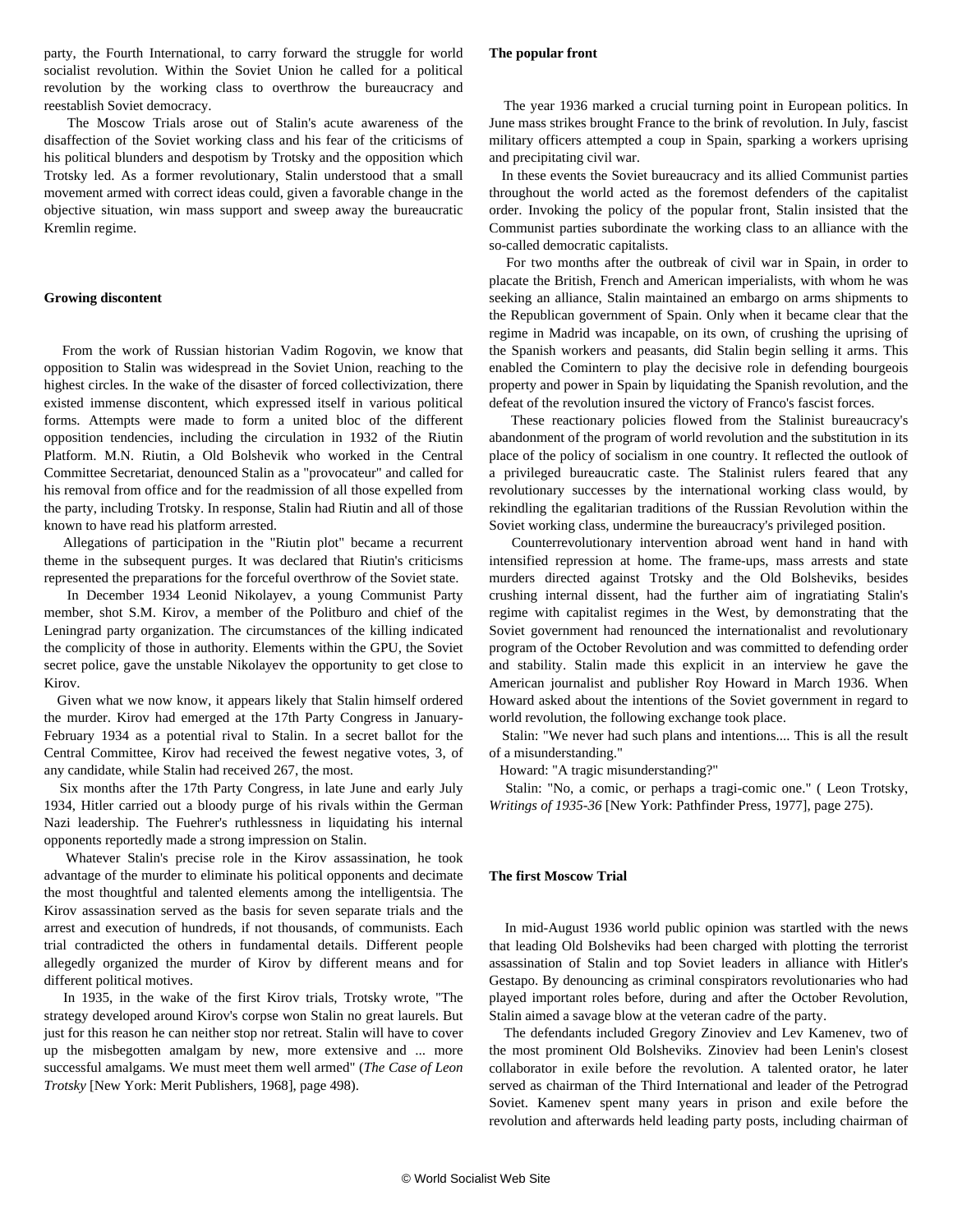the Politburo. Both men briefly joined with Trotsky's Left Opposition to form the Joint Opposition in 1926-27, but recanted their views in exchange for readmission to the party.

 Other prominent figures who were indicted included V. A. Ter-Vaganyan, leader of the Armenian Communist Party, considered an outstanding Marxist; Sergei Mrachkovsky, who led troops defending Siberia and the Far East during the 1918-1921 civil war; and I. N. Smirnov, a worker Bolshevik who played a leading part in the civil war and later served as people's commissar for communications and director of auto plants.

 For no stated reason, a number of defendants named in the indictment did not appear at the trial. Apparently they had refused to "confess" and were summarily shot.

 Though not named in the indictment, the principal defendant at the trial was Trotsky. All of the Moscow accused named Trotsky and his son Leon Sedov as the alleged instigators of the plot to kill Stalin and vied with one another in vilifying them.

 While the indictment charged the defendants with innumerable plots and conspiracies against Soviet leaders, the only specific crime cited was the 1934 murder of Kirov. One of the more outlandish aspects of the charges was the naming of Smirnov as a ringleader of the alleged conspiracy. He had been in jail since January 1933, and could not have participated in the killing.

 The trial lasted just five days. All of the defendants confessed to bizarre and impossible crimes, then pleaded for the death penalty. In the midst of the trial another well- known Old Bolshevik, Mikhail Tomsky, committed suicide after being implicated by Zinoviev and Kamenev.

 In a particularly foul manifestation of the nationalist orientation of the Stalinist bureaucracy, the authorities sought to fan anti-Semitic prejudice against the defendants. The Soviet press, in a none-too-subtle appeal to such sentiments, stressed the Jewish backgrounds of Trotsky, Zinoviev and Kamenev.

 Significantly, the Soviet prosecutor, Andrei Vyshinsky, was a former right-wing Menshevik who had fought against the Bolsheviks during the civil war. He had changed sides at the end in order to save his own skin.

 Leon Trotsky (1879-1940), was the co-leader of the 1917 Russian Revolution, socialist opponent of Joseph Stalin, founder of the Fourth International, and strategist of world socialist revolution.

 Stalin chose this ex-counterrevolutionary to play the leading role in the butchery of the leaders of the Russian Revolution. Vyshinsky did his job with enthusiasm, denouncing the defendants as "mad dogs of capitalism" and "liars and clowns, insignificant pygmies snarling at an elephant." Within 24 hours of the conclusion of the trial, all 16 defendants were shot.

#### **The trial of Radek and Piatakov**

 In January 1937 the Soviet press announced the opening of a second trial in Moscow of veteran party leaders. The accused, 17 in all, included Karl Radek, a prominent Soviet journalist, active in revolutionary politics since the age of 14, who played a prominent role in the international Communist movement and served as secretary of the Third International; Yuri Piatakov, vice chairman in charge of Soviet heavy industry, who had been a leader in the civil war and whom Lenin described in his testament as "one of the ablest young men in the party;" Grigori Sokolnikov, who held important posts in finance and industry; Nikolai Muralov, hero of the civil war; and Mikhail Boguslavsky, an old worker Bolshevik.

 In the second trial the prosecution expanded the list of accusations. Whereas in the trial of Zinoviev and Kamenev, the leaders of the alleged "Trotskyite conspiracy" were said to have been motivated solely by a personal lust for power, in the trial of Radek and Piatakov the accused were charged with plotting in alliance with Germany and Japan to dismember the Soviet Union and restore capitalism.

 In addition to plotting assassinations, the defendants were charged with sabotage. All of the failures of Soviet industry, which were in reality the product of the bureaucracy's incompetence and mismanagement, were blamed on Trotsky. Defendants confessed to having devised and implemented the faulty economic plans that resulted in a huge waste of resources and severe distortions of the economy.

 Again the defendants were sentenced to death. All but four were shot immediately. Radek and Sokolnikov were among those spared, receiving 10-year prison sentences. Even so, they were soon murdered at Stalin's orders.

 The testimony in the second trial was no less incredible than in the trial of Zinoviev and Kamenev. The Stalinist organizers of the frame-up committed a major blunder when they had Piatakov testify about an alleged airplane trip he made to Oslo, Norway in December 1935 to receive terrorist instructions from Trotsky. In the midst of the trial the Norwegian newspaper *Arbeiderbladet* reported that due to weather conditions, no foreign airplane had landed in Oslo from September 1935 to May 1936.

 The GPU corrected this error by bringing the trial to an abrupt conclusion and having Piatakov shot. One year later Stalin had G. Yagoda, head of the GPU and chief organizer of the frame-ups, tried and executed.

 The chief defendants in the third Moscow Trial (March 2-13, 1938) were Nikolai Bukharin, former editor of *Pravda* and head of the Communist International; Alexei Rykov, official head of the Soviet government for five years after the death of Lenin; Christian Rakovsky, former head of the Ukrainian government; and N. N. Krestinsky, former secretary of the Central Committee and Politburo member.

 From the accounts of GPU defector Alexander Orlov and others we now know the precise methods used to extract the confessions-repeated beatings, torture, making prisoners stand or go without sleep for days on end, and threats to arrest and execute the prisoners' families. Stalin even had Kamenev's teenage son arrested and charged with terrorism. After months of such interrogation, the defendants were driven to despair and exhaustion.

 The chief defendants of the first trial, Zinoviev and Kamenev, demanded as a condition for confessing a direct guarantee from the Politburo that their lives and that of their families and comrades would be spared. Instead they had to settle for a meeting with only Stalin and two of his closest cronies, Kliment Voroshilov and Nikolai Yezhov of the GPU. After the trial Stalin not only broke his promise to spare the defendants, he had all their relatives arrested and shot.

 But threats and abuse alone do not explain why the defendants confessed. The GPU could not produce even one "confession" from an active oppositionist. The most important factor in the ability of the bureaucracy to break individuals such as Zinoviev and Kamenev was their political disorientation and loss of perspective. In the years since the October Revolution, the political atmosphere had become fouled by the growth of the bureaucracy. These men proved unable to summon sufficient moral courage to resist this tide.

 As Trotsky wrote, "At each new stage in the capitulation, the victims kept finding themselves faced with the same alternatives: either reject all the preceding denunciations and engage in a hopeless struggle with the bureaucracy-without a banner, without an organization, without any personal authority-or sink one step lower again, by accusing themselves and others of new infamies"(Leon Trotsky, *Writings of 1936-37* [New York: Pathfinder, 1978], page 59).

 What was involved in Stalin's purges was nothing less than the attempt to destroy Marxism as a political force within the Soviet Union. The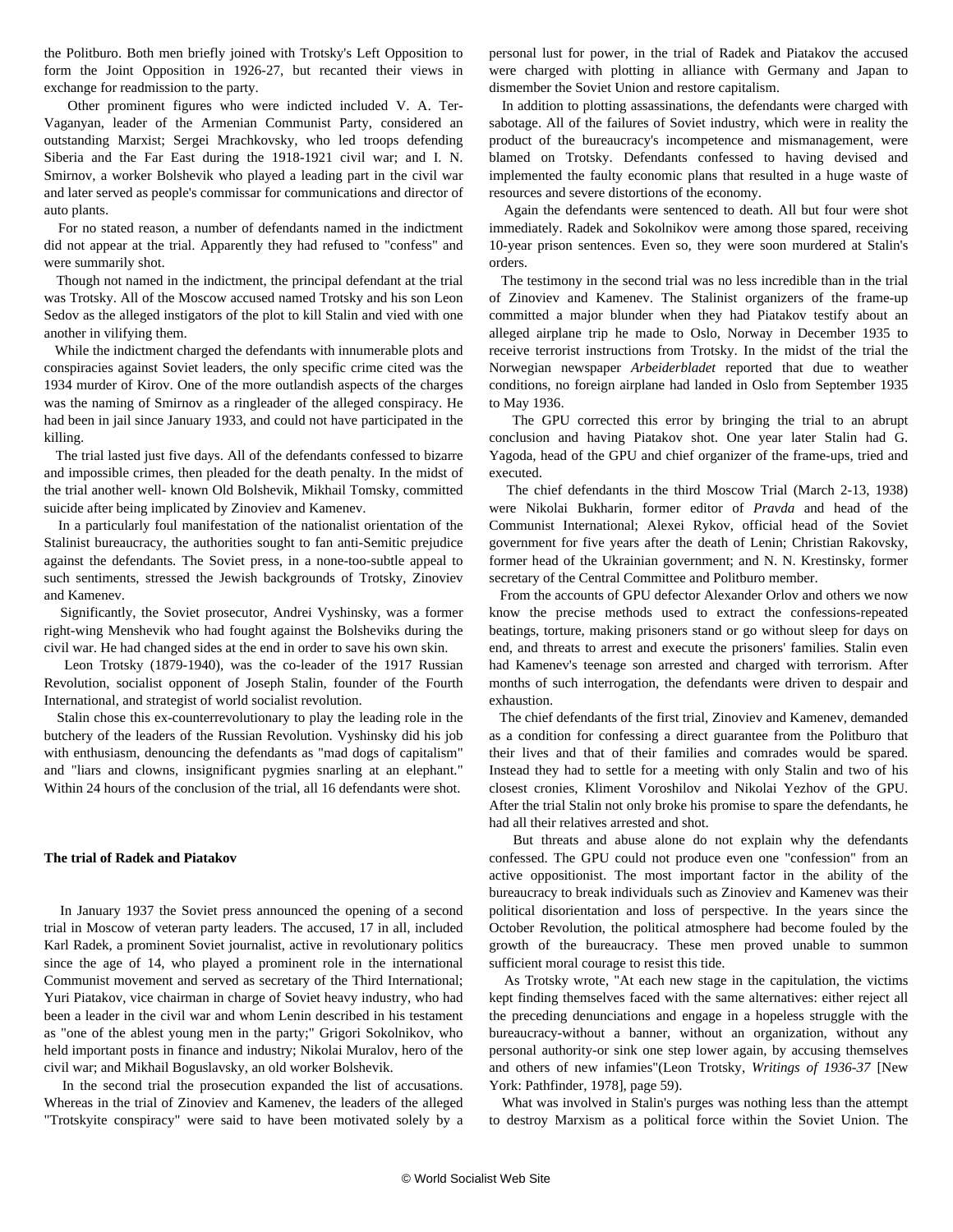Moscow Trials were the culmination of a deep-going process of social reaction. Isolated and alienated from the masses of workers, the bureaucratic apparatus sought to repudiate all connections to the real traditions of the October Revolution. In order to crush both actual and potential opposition to its policies, it had first to exterminate those Marxists who had created the Soviet state.

 The Moscow Trials inaugurated the Great Terror that swept the Soviet Union from 1936 to 1939. Hundreds of thousands of dedicated communists, writers, intellectuals, scientists, engineers, artists, builders of the Red Army and founders of the Soviet state were arrested on charges of "Trotskyism" and either shot without trial or sentenced to waste away in concentration camps.

 Stalin's terror did not stop at the borders of the USSR. The GPU hunted down and murdered supporters of the Fourth International all over the world. Trotsky's son Leon Sedov died in a Paris hospital February 16, 1938, the victim of an apparent medical murder. In August 1940, Stalinist assassin Ramon Mercader murdered Trotsky in Coyoacan, Mexico.

#### **Trotsky struggles to expose frame-ups**

 When the first trial opened Trotsky had just completed his epic work *Revolution Betrayed*, in which he subjected the contradictions of Soviet society to a Marxist analysis. The growth of the privileged bureaucracy headed by Stalin, he said, threatened to devour the workers state. Unless the bureaucracy was driven out by the working class, all the gains of the October Revolution were in danger.

 The summer of 1936 found Trotsky in Norway, which had granted him a visa in June 1935, following the election of the Norwegian Labor Party. On hearing the first reports of the proceedings against Zinoviev and Kamenev, and the accusations against himself *in absentia*, Trotsky immediately denounced the trial and demanded a complete and open inquiry into the charges.

 The Stalinist bureaucracy set in motion its considerable resources to prevent Trotsky from refuting its allegations. Under pressure from the Soviet Union, the Social Democratic government of Norway placed Trotsky under virtual house arrest, making it impossible for him to speak or correspond with his supporters. In November of 1936 GPU agents stole a portion of Trotsky's archives from their storage place in Paris, hoping to obtain material for the construction of new frame-ups.

#### **World reaction to the trials**

 The trial of Zinoviev and Kamenev evoked wide distrust in the workers movement and among sections of the intelligentsia. Despite the confessions, many found it inconceivable that leading Old Bolsheviks, founders of the Soviet state, had been transformed into terrorists and allies of Hitler.

 The skepticism toward the trial was reinforced by the exposure of obvious lies and impossible contradictions in the testimony of many of the accused. Perhaps most notorious was the claim by one of the lesser known defendants, Edouard Holtzman, to have met with Leon Sedov in the foyer of Copenhagen's Hotel Bristol in November of 1932. Press reports soon exposed this as a fabrication. Not only did Sedov prove he had never been in Copenhagen, having been denied a Danish visa, but the meeting was physically impossible. The Hotel Bristol had been torn down in 1917 and was not rebuilt until 1936!

 While Trotsky remained interned by the "socialist" government of Norway, his supporters internationally began organizing a counteroffensive to expose Stalin's frame-up. From France, Leon Sedov wrote a devastating exposure of the confessions of the defendants entitled *Le Livre Rouge* (*The Red Book*).

 Sedov demonstrated that the alleged meetings between the defendants, himself and Trotsky, where the latter supposedly gave instructions for the murder of Stalin, were pure inventions of the GPU. He laid bare the absurd character of the confessions and analyzed their political and psychological basis. He observed, "The conduct of the accused during the trial was only the tragic conclusion, the last stage of their political prostration and fall during the previous years.... Before killing them physically, Stalin had broken and destroyed them morally" (Leon Sedov, *The Red Book* [London: New Park, 1980], page 37).

 The American Trotskyist movement produced *Behind the Moscow Trial,* a thorough examination of the frame-up written by Max Shachtman. The book demonstrated the political impossibility of Trotsky, a lifelong opponent of individual terrorism, resorting to the method of assassination. Shachtman tore apart the testimony of the defendants, exposing, for example, Nathan Lurye's claim to have met a co-conspirator in Russia in 1932 "who was sent to the Soviet Union under direct orders of Heinrich Himmler, head of the German Gestapo." The Gestapo, Shachtman pointed out, did not exist in 1932, Hitler having only established it after he took power in 1933.

#### **Mexico grants asylum**

 Stalin's hopes of silencing Trotsky received a severe setback in December 1936, when the bourgeois nationalist government of Lazaro Cardenas in Mexico granted Trotsky political asylum. The foremost political opponent of the Stalinist regime arrived in Mexico January 9, 1937 aboard the oil tanker *Ruth* and immediately reiterated the call for the convening of an International Commission of Inquiry to expose the Moscow frame-up.

 Trotsky publicly challenged the Soviet authorities to ask for his extradition. Stalin declined, and for good reason. To appeal for Trotsky's extradition his government would have been forced to present material proofs in court. But no such proofs existed.

 In a speech prepared for a mass public meeting in New York on February 9, 1937, Trotsky made the case for the convening of an inquiry into Stalin's charges. He had planned to address the meeting via a telephone hook-up, but at the last minute the Stalinists cut the connection. Instead the text of the speech, which had been sent in advance, was read out to the audience.

Trotsky declared:

 "Why does Moscow so fear the voice of a single man? Only because I know the truth, the whole truth. Only because I have nothing to hide. Only because I am ready to appear before a public and impartial commission of inquiry with documents, facts, and testimonies in my hands, and to disclose the truth to the very end. I DECLARE: IF THIS COMMISSION DECIDES THAT I AM GUILTY IN THE SLIGHTEST DEGREE OF THE CRIMES WHICH STALIN IMPUTES TO ME, I PLEDGE IN ADVANCE TO PLACE MYSELF VOLUNTARILY IN THE HANDS OF THE EXECUTIONERS OF THE GPU. That, I hope, is clear. Have you all heard? I make this declaration before the entire world. I ask the press to publish my words in the farthest corners of our planet. But if the commission establishes-do you hear me?-that the Moscow trials are a conscious and premeditated frame-up, constructed with the bones and nerves of human beings, I will not ask my accusers to place themselves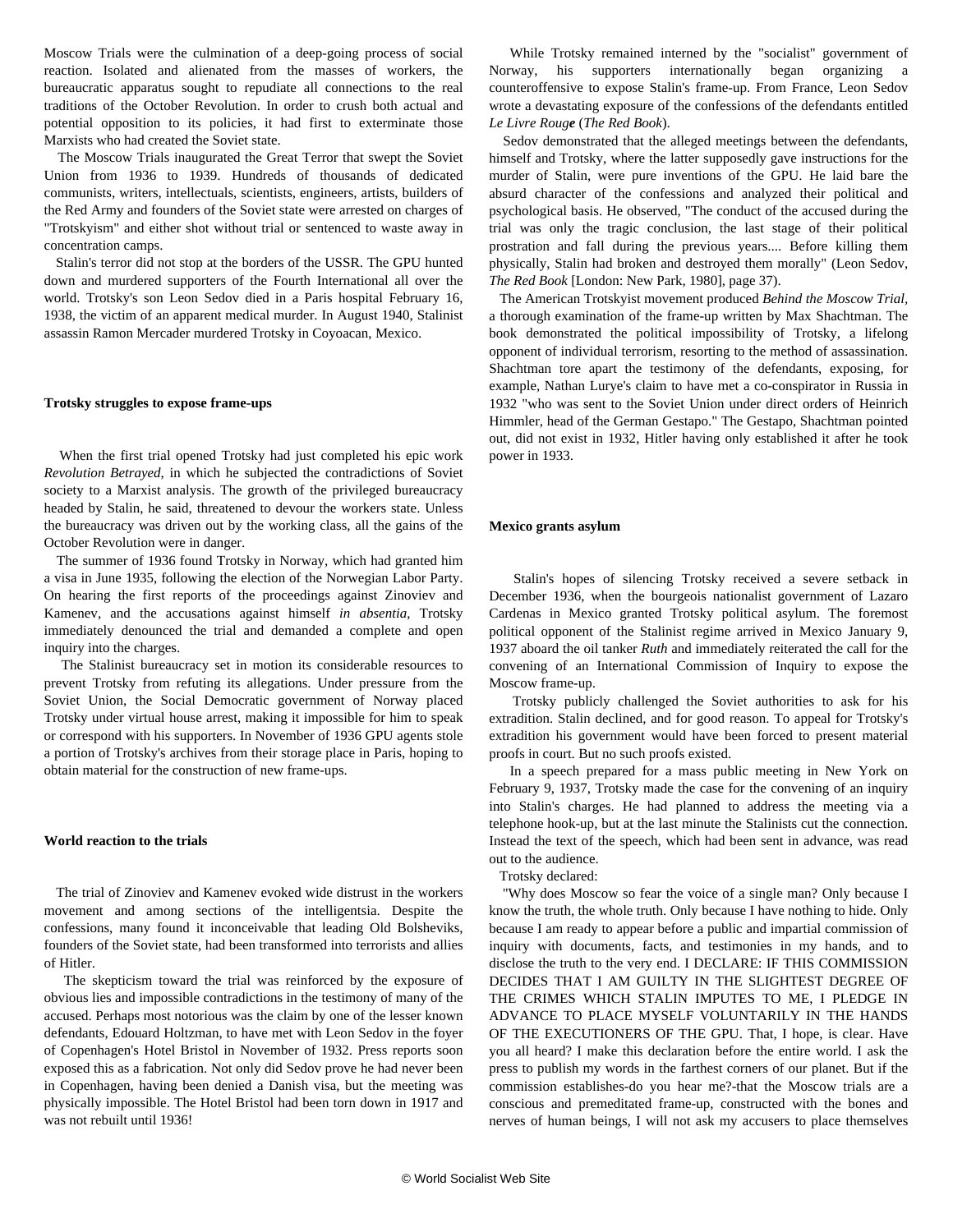voluntarily before a firing-squad. No, eternal disgrace in the memory of human generations will be sufficient for them. Do the accusers of the Kremlin hear me? I throw my defiance in their faces. And I await their reply" (Leon Trotsky, *I Stake My Life* [Oak Park: Michigan, Labor Publications, 1977], page 7).

 Speaking of the humiliating character of the confessions, Trotsky continued:

 "The Moscow trials do not dishonor the revolution, because they are the progeny of reaction. The Moscow trials do not dishonor the old generation of Bolsheviks; they only demonstrate that even Bolsheviks are made of flesh and blood, and that they do not resist endlessly when over their heads swings the pendulum of death. The Moscow trials dishonor the political regime which has conceived them: the regime of Bonapartism, without honor, and without conscience! All of the executed died with curses on their lips for this regime.

 "Let him who wishes weep bitter tears because history moves ahead so perplexingly: two steps forward, one step back. But tears are of no avail. It is necessary, according to Spinoza's advice, not to laugh, not to weep, but to understand!" (Ibid., pages 22-23).

Trotsky concluded his speech with these stirring words:

 "The question is: to aid the demoralized bureaucracy against the people, or the progressive forces of the people against the bureaucracy. The Moscow trials are the signal. Woe to them who do not heed! The Reichstag trial surely had a great importance. But it concerned only vile fascism, that embodiment of all the vices of darkness and barbarism. The Moscow trials are perpetrated under the banner of socialism. We will not concede this banner to the masters of falsehood! If our generation happens to be too weak to establish socialism over the earth, we will hand the spotless banner down to our children. The struggle which is in the offing transcends by far the importance of individuals, factions and parties. It is the struggle for the future of all mankind. It will be severe, it will be lengthy. Whoever seeks physical comfort and spiritual calm let him step aside. In time of reaction it is easier to lean on the bureaucracy than on the truth. But all those for whom the word *socialism* is not a hollow sound but the content of their moral life - forward! Neither threats nor persecutions nor violations can stop us! Be it even over our bleaching bones the truth will triumph! We will blaze a trail for it. It will conquer!" (Ibid., page 26).

#### **Stalinist slanders**

 There were considerable obstacles to mounting a countertrial to answer Stalin's frame-ups. Backed by the resources of the Soviet state, the Stalinized Communist parties of the world used bribery, intimidation and slander to undermine support for Trotsky.

 A typical headline of the *Daily Worker*, the newspaper of the American Communist Party, read, "Hitler's chief assassin, Himmler, directed fiendish Trotskyite assassination plot against leaders of the Soviet Union." Stalinist press reports from Moscow declared, "Trotsky demanded killing of Stalin in plot for power," and that "Trotskyism, spurned by masses, uses Nazi aid against USSR."

 The Stalinists pressed into service unprincipled lawyers and journalists to praise Moscow justice. One such individual was the British lawyer D.N. Pritt, a former Tory, who wrote a book defending the trial of Zinoviev and Kamenev.

 Pritt wrote, "Once again the more faint-hearted socialists are beset with doubts and anxieties" but "once again we can feel confident that when the smoke has rolled away from the battlefield of controversy it will be realized that the charge was true, the confessions correct and the prosecution fairly conducted" [quoted from *Workers Press*, May 25, 1972].

 In the United States *New York Times* correspondent Walter Duranty pronounced the trials fair, as did Joseph Davies, Franklin Roosevelt's ambassador to the Soviet Union. Davies wrote the book *Mission to Moscow*, which subsequently became the basis for a film that whitewashed the Stalinist frame-ups.

 With only a few exceptions leading American liberals rallied to the side of the Stalinists. The magazines *The Nation* and the *New Republic* defended the purge trials. Malcolm Cowley, well-known literary critic and editor of the *New Republic* wrote a smug and complacent essay defending the Moscow Trials. Praising the official report issued by the Soviet bureaucracy, he wrote:

 "Judged as literature, *The Case of the Anti-Soviet Trotskyite Center* is an extraordinary combination of true detective story and high Elizabethan tragedy with comic touches. I could accept it as a fabricated performance only on the assumption that Marlowe and Webster had a hand in staging it. Judged as information, it answers most of the questions raised in my own mind by the brief newspaper accounts of the trial" (*New Republic*, April 7, 1937).

 Heeding the advice of Trotsky, the Workers Party, under the leadership of James P. Cannon, had taken advantage of the crisis within the ranks of American social democracy by entering Norman Thomas's Socialist Party. This principled tactical maneuver opened up a broader field of political action and gave the Trotskyists closer access to a layer of radical intellectuals who helped form the American Committee for the Defense of Leon Trotsky.

 Trotsky, however, made certain criticisms of the work of the defense committee, particularly the tendency of George Novack and others in New York to adapt to the Socialist Party leadership. In a sharp note addressed to Novack, Trotsky opposed the conciliatory attitude taken to elements like Fenner Brockway of the centrist London Bureau, who were seeking to divert the inquiry. "The policy of adaptation to the 'allies' of the right," Trotsky wrote, "only ensures defeat at the outset"(Leon Trotsky, *Writings of 1936-37* [New York: Pathfinder Press 1978], page 229).

 Despite the intense pressure of the Stalinists, who threatened and hounded members of the defense committee, supporters of Trotsky assembled a commission of inquiry. Among those agreeing to participate were James T. Farrell, author of the *Studs Lonigan* trilogy; Suzanne La Follette, author and journalist; John R. Chamberlain, former literary critic for the *New York Times*; Wendelin Thomas, leader of the Wilhelmshaven sailor's revolt of November 7, 1918; Carlo Tresca, American anarchosyndicalist leader; Otto Ruehle, former Social Democratic member of the German Reichstag and biographer of Karl Marx; Alfred Rosmer, a former leader of the French Communist Party; Francisco Zamora, Mexican journalist; Benjamin Stolberg, American author and journalist; and Edward Alsworth Ross, American educator and author.

#### **Dewey comes forward**

 The biggest breakthrough came when John Dewey, then age 78, agreed to chair the committee. Unlike the majority of US liberal intellectuals, who, as Trotsky observed, found it easier to rest on the bureaucracy than on the truth, Dewey insisted on Trotsky's right to defend himself against the allegations presented at the Moscow Trials.

 In explaining why he took on this difficult assignment, Dewey attacked those liberals who opposed Trotsky's right to answer Stalin's charges:

 "Either Leon Trotsky is guilty of plotting wholesale assassination, systematic wreckage with destruction of life and property; of treason of the basest sort in conspiring with political and economic enemies of the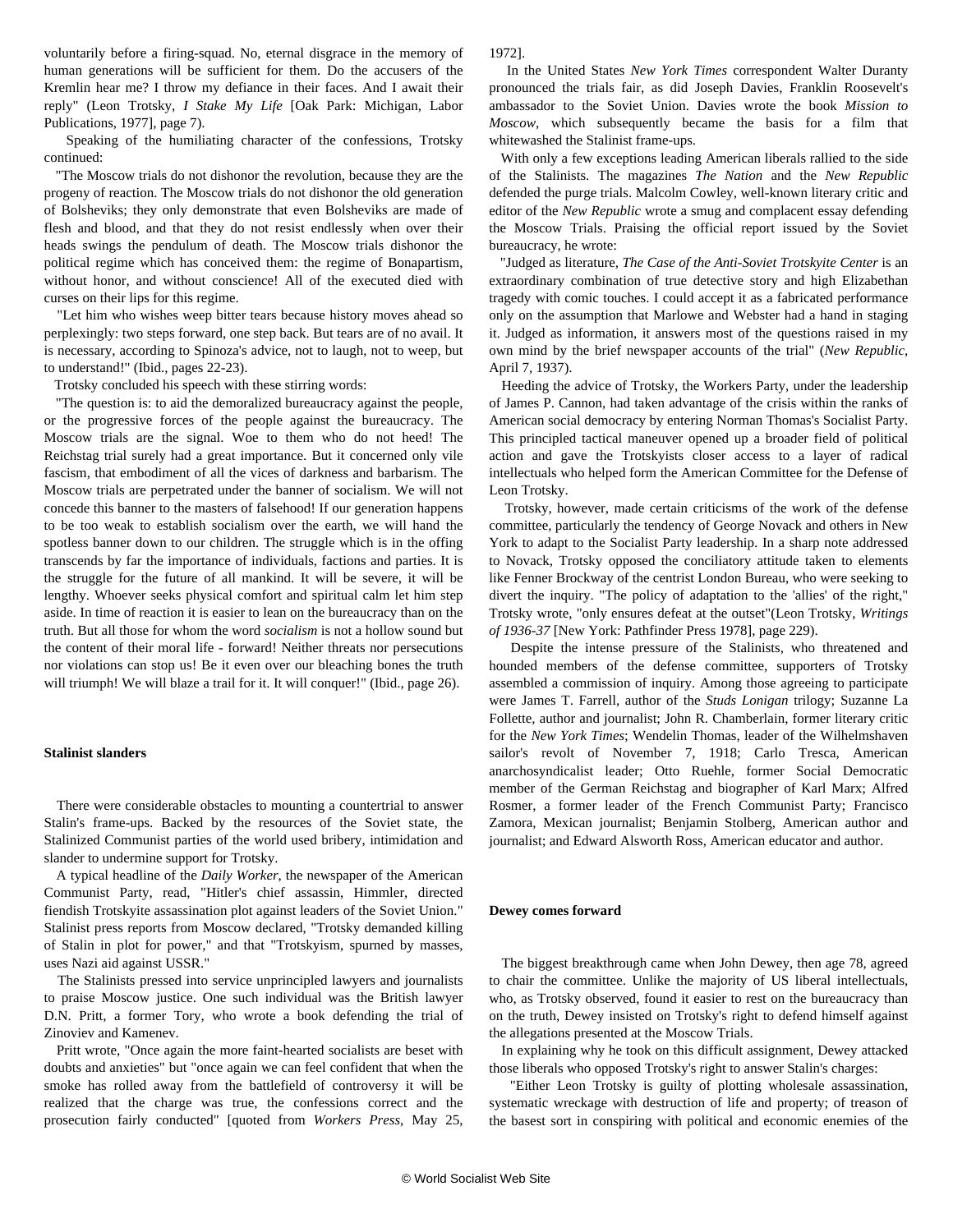USSR in order to destroy Socialism; or he is innocent. If he is guilty, no condemnation can be too severe. If he is innocent, there is no way in which the existing regime in Soviet Russia can be acquitted of deliberate, systematic persecution and falsification. These are the unpleasant alternatives for those to face who are sympathetic with the efforts to build a Socialist State in Russia. The easier and lazier course is to avoid facing the alternatives. But unwillingness to face the unpleasant is the standing weakness of liberals. They are only too likely to be brave when affairs are going smoothly and then to shirk when unpleasant conditions demand decision and action. I cannot believe that a single genuine liberal would, if he once faced the alternatives, hold that persecution and falsification are a sound basis upon which to build an enduring Socialist society" (Quoted from David North, *Socialism, Historical Truth and the Crisis of Political thought in the United States*, Oak Park, Michigan, Labor Publications, page 18.)

 Over the opposition of his family, who were concerned about his safety, Dewey agreed to go to Mexico and head a subcommission to take testimony from Trotsky. Those on the panel included La Follette, Ruehle and Stolberg. John F. Finerty, the lawyer for Sacco and Vanzetti, served as counsel for the subcommission. Carlton Beals, an American journalist, later shown to be a GPU plant, joined the panel, replacing some better known figures who could not attend due to last minute conflicts.

 After the Mexican Stalinists threatened to stage demonstrations opposing the hearing, the subcommission decided, for security reasons, to hold its public sessions at the home of Diego Rivera, the famous Mexican muralist and friend of Trotsky. The subcommission challenged the Stalinists to attend the hearings and question Trotsky. It sent invitations to the American Communist Party, the Mexican Communist Party, the Soviet ambassador to the United States and to Vicente Lombardo Toledano, the leading Stalinist trade union official in Mexico. All declined.

 The hearings opened on April 10 and lasted seven days. Trotsky set himself the task of not simply raising reasonable doubt as to the truth of Stalin's charges, but proving his complete innocence. In the midst of the hearings Trotsky had to deal with a provocation staged by Beals. Out of the blue Beals asked Trotsky about his relations with a M. Borodin, who, he alleged, had gone to Mexico in 1919 on Trotsky's instructions to "foment revolution." With this line of questioning Beals intended to poison Trotsky's relations with the Mexican government and jeopardize his asylum.

 Trotsky declared that Beals's informant was a liar and demanded he name his source. The next day Beals resigned from the subcommission, saying its proceedings were "not a truly serious investigation of the charges." Dewey and the other commissioners rejected Beals's assertion and the hearings continued without further incident. Later Beals published a lying account of the proceedings in the Mexican magazine *Futuro*.

 During the 13 sessions Trotsky summoned every intellectual resource to produce a damning exposé of the Moscow frame-up. His feat was doubly extraordinary given that he chose to speak in English, rather than his native Russian.

 The printed record of Trotsky's testimony came to some 600 pages. He gave detailed and precise answers to an enormous variety of questions covering every subject from his personal biography to the origins of the Soviet bureaucracy and questions of revolutionary policy. He traced in detail his movements while in exile, demonstrating through documents and letters the impossibility of his having met with Holtzman, Piatakov or any of the alleged terrorists, as claimed in the "confessions." Trotsky took apart the testimony of the defendants, showing that their artificial and contradictory character revealed the hand of the GPU.

 Trotsky's testimony demonstrated the absurdity of the Kremlin's charge that he ordered assassinations and sabotage. He proved that throughout his life he had opposed individual terrorism. In particular he refuted the

charge that he sought the death of Stalin. Trotsky cited documents which explicitly rejected such a policy. In July 1936 the world Trotskyist movement adopted a statement which in part declared, "True to the traditions of Marxism, the Fourth International decisively rejects individual terror, as it does all other means of political adventurism. The bureaucracy can only be smashed by means of the goal-conscious movement of the masses against the usurpers, parasites and oppressors*"* (*The Case of Leon Trotsky* [New York: Merit Publishers, 1968], page 272).

#### **Answers lies**

 Trotsky's closing speech to the subcommission lasted four hours. In it he dissected all the lies and slanders of the Stalinists and their supporters. He answered as well the arguments of those who, while disbelieving the Stalinist charges, were hesitant about drawing their implications. The noted historian Charles Beard, for example, declined to participate on the Dewey Commission on the grounds that it was impossible to prove a negative. Trotsky replied, that what was involved was not simply proving a negative, but establishing a positive fact, "namely that Stalin *did* organize the greatest frame-up in human history" (Ibid., p.466).

 As Trotsky observed, the artificial character of the confessions bore all the marks of the totalitarian regime that extracted them. The accused, according to their words, had engaged in a wide ranging conspiracy to assassinate Soviet leaders and sabotage industry, involving hundreds if not thousands of people over a period of five years or more. Why were the authorities not able to introduce a single piece of physical evidence, not one document, corroborating the testimony?

 Trotsky noted that it was unprecedented in the history of the revolutionary and counterrevolutionary movements alike for veteran conspirators to confess en masse to terrifying crimes, without their existing a shred of evidence. "How do criminals who yesterday assassinated leaders, shattered industry, prepared war and the dismemberment of the country, today so docilely sing the Prosecutor's tune?

 "These two fundamental aspects of the Moscow trials-*the absence of evidence* and *the epidemic character of the confessions*-can but arouse suspicion in every thinking man" (Ibid., page 481).

#### **The charge of sabotage**

 Trotsky noted that the Moscow Trial charges contained a glaring contradiction not recognized by the prosecution. While the Stalinists insisted that Trotsky had no political support inside the Soviet Union, the terrorist conspiracies he organized, if they existed, must have involved thousands.

 Take the allegations of sabotage. One of the defendants, J. A. Kniazev, chief of the Southern Railways, "confessed" having organized 3,500 train wrecks in the period 1935-36, an average of five per day! Similar allegations were made in relation to the mines and chemical industry. Trotsky remarked ironically that his supporters must have infiltrated Soviet industry from top to bottom to accomplish such havoc.

 Trotsky scorned those writers and academics who had put their talents at the disposal of the Stalinist bureaucracy. "An indirect but very important result of the work of the Commission will be, cleansing the radical ranks of the 'Left' sycophants, political parasites, 'revolutionary' courtiers, or